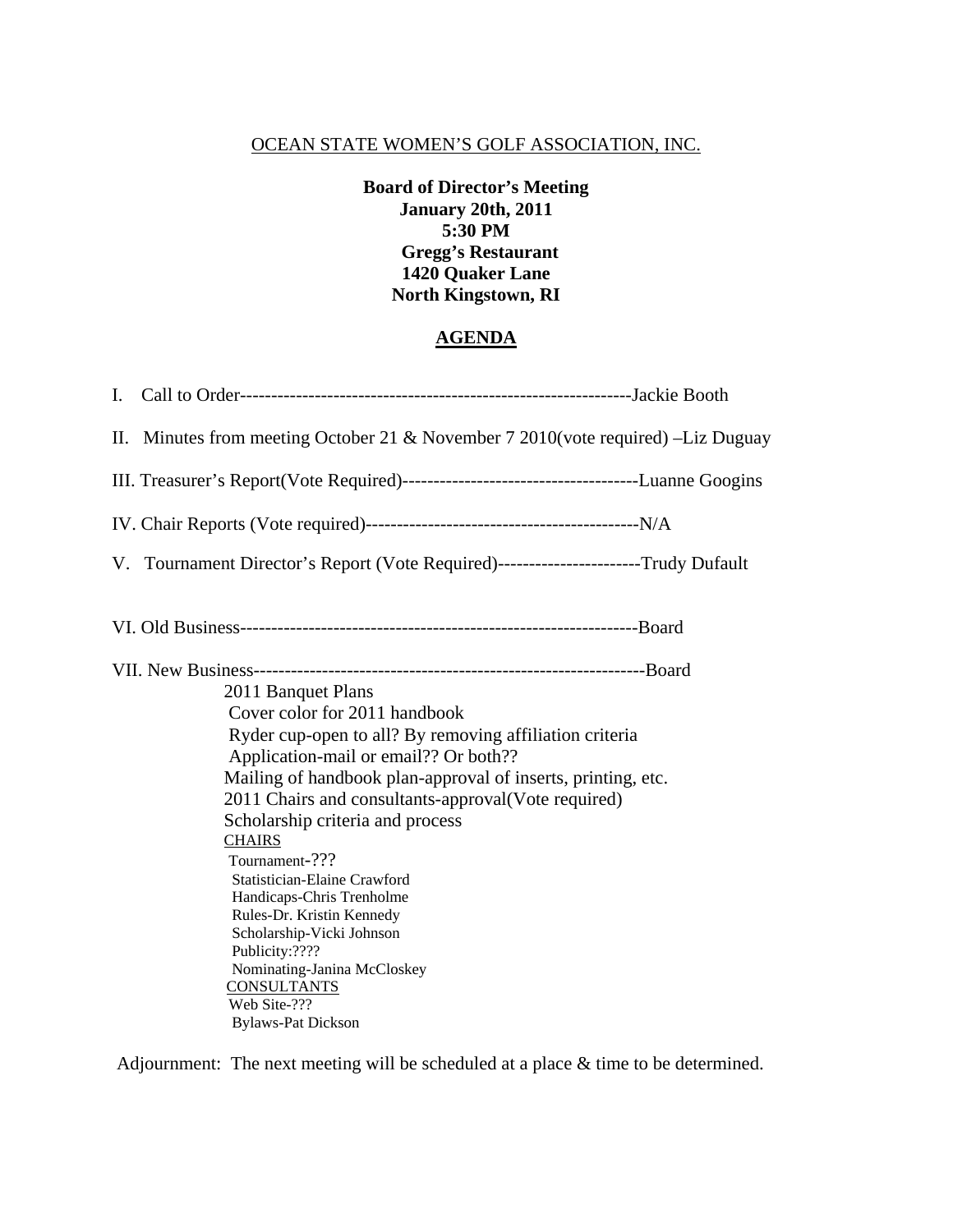**Board of Director's Meeting April 7, 2011 5:30 PM Green Valley Country Club 371 Union St Portsmouth, RI** 

#### **AGENDA**

| II. Minutes from meeting January 20, 2011(vote required) ----------------Liz Duguay   |  |
|---------------------------------------------------------------------------------------|--|
|                                                                                       |  |
|                                                                                       |  |
| V. Tournament Director's Report (Vote Required)-------------------------Trudy Dufault |  |
| Scholarship applicant scoring                                                         |  |
| Skills suggestions for next year                                                      |  |

sugge Banquet review and 2011 discussion Approval of committee members Website Tournament formats-partners vs individual EMDevices in phones that can be turned off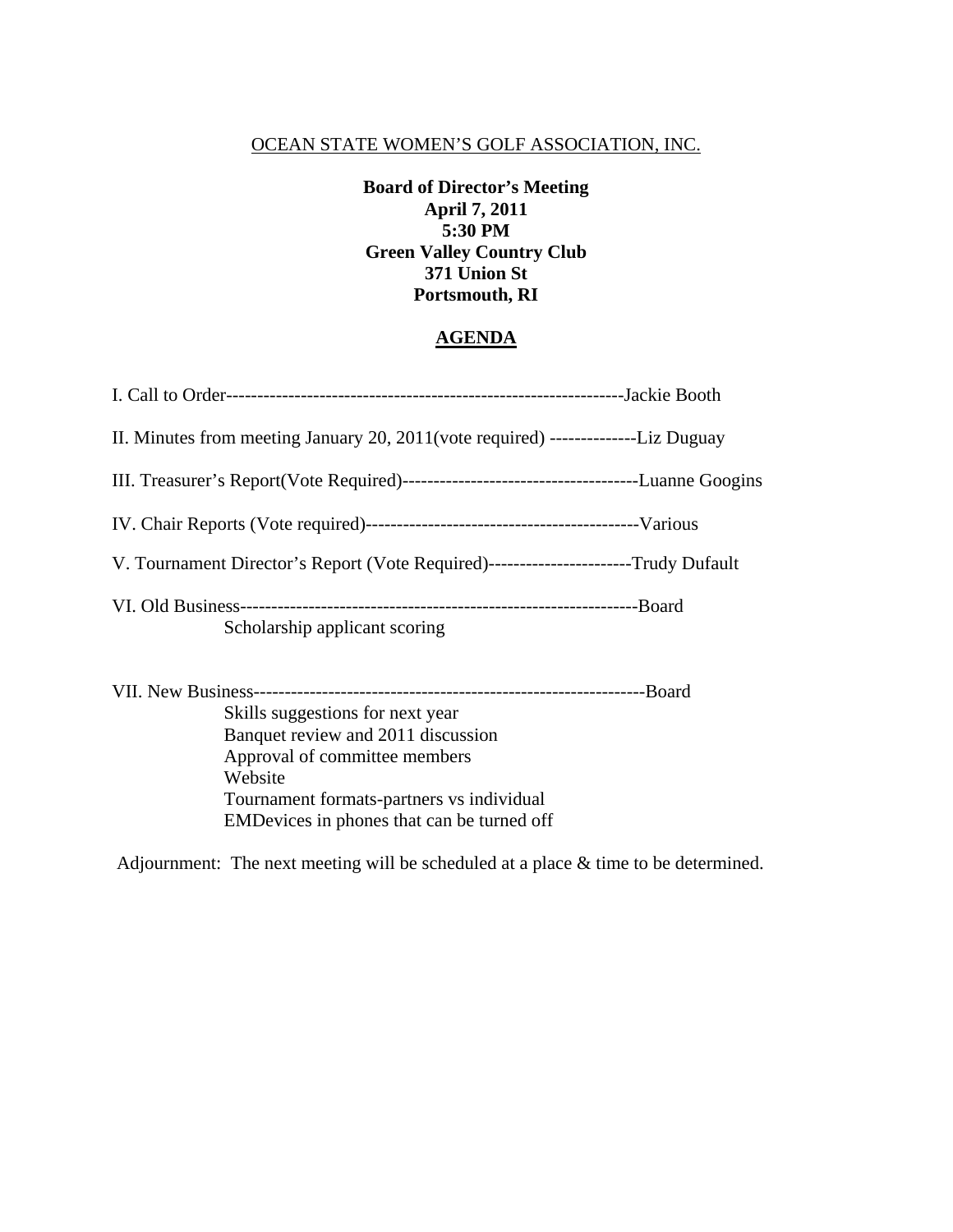**Board of Director's Meeting May 2, 2011 3:00 PM Quidnessett Country Club 950 No. Quidnessett Rd North Kingstown, RI AGENDA**

| II. Minutes from meeting April, 7, 2011(vote required) ------------------Pat Dickson |  |
|--------------------------------------------------------------------------------------|--|
|                                                                                      |  |
|                                                                                      |  |
| V. Tournament Director's Report (Vote Required)------------------------Trudy Dufault |  |
| Banquet<br><b>USGA</b> Representative                                                |  |
| Divisions, format formulas<br>Pace of play recommendations                           |  |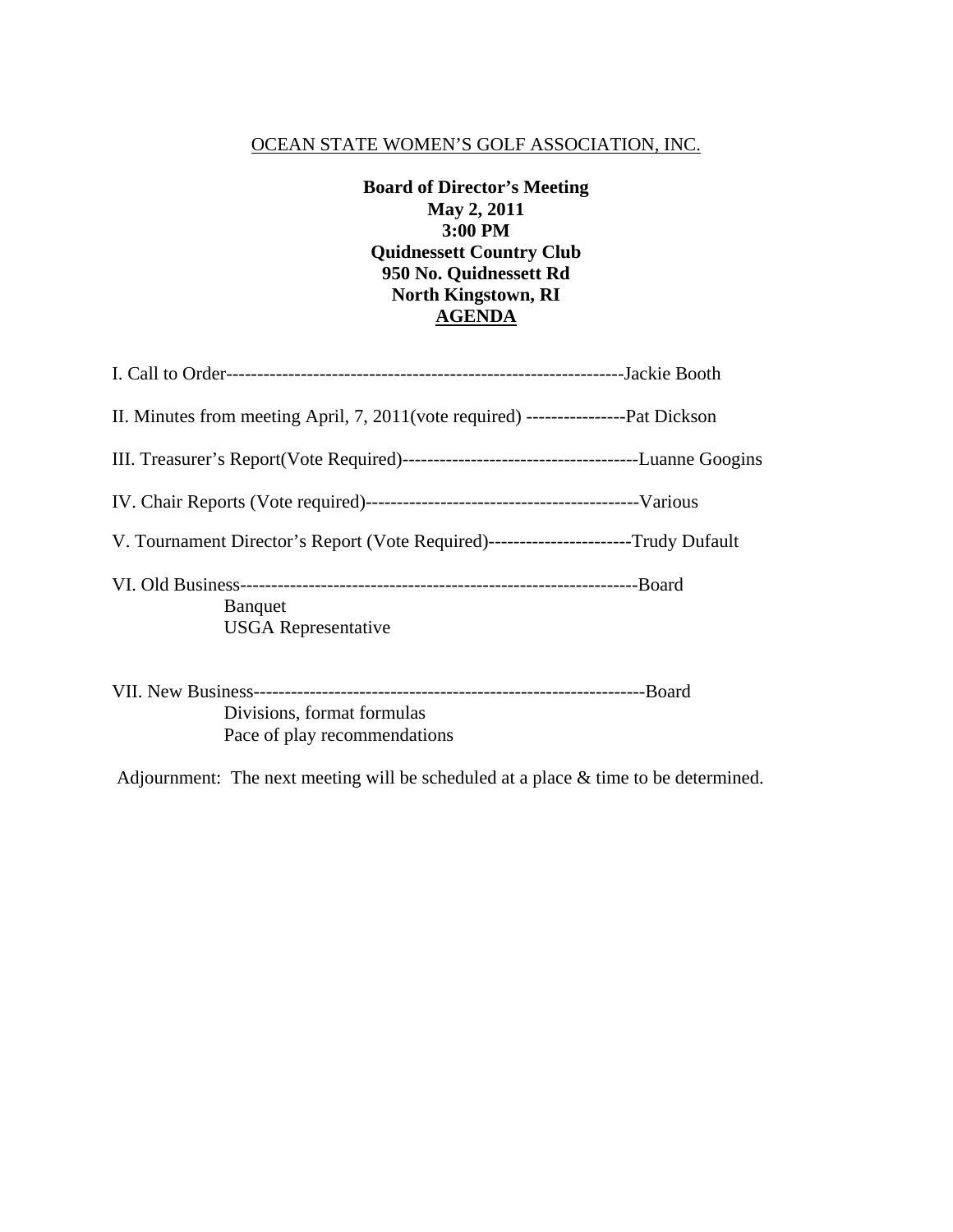## **Board of Director's Meeting June 6, 2011 3:00 PM Potowomut Golf Club 439 Ives Rd. Warwick, RI AGENDA**

| V. Tournament Director's Report (Vote Required)-------------------------Trudy Dufault |  |
|---------------------------------------------------------------------------------------|--|
| <b>USGA Representative Point System</b>                                               |  |

VII. New Business---------------------------------------------------------------Board

 OSWGA Local Rules Purchase of Laptop & QuickBooks Operations Manual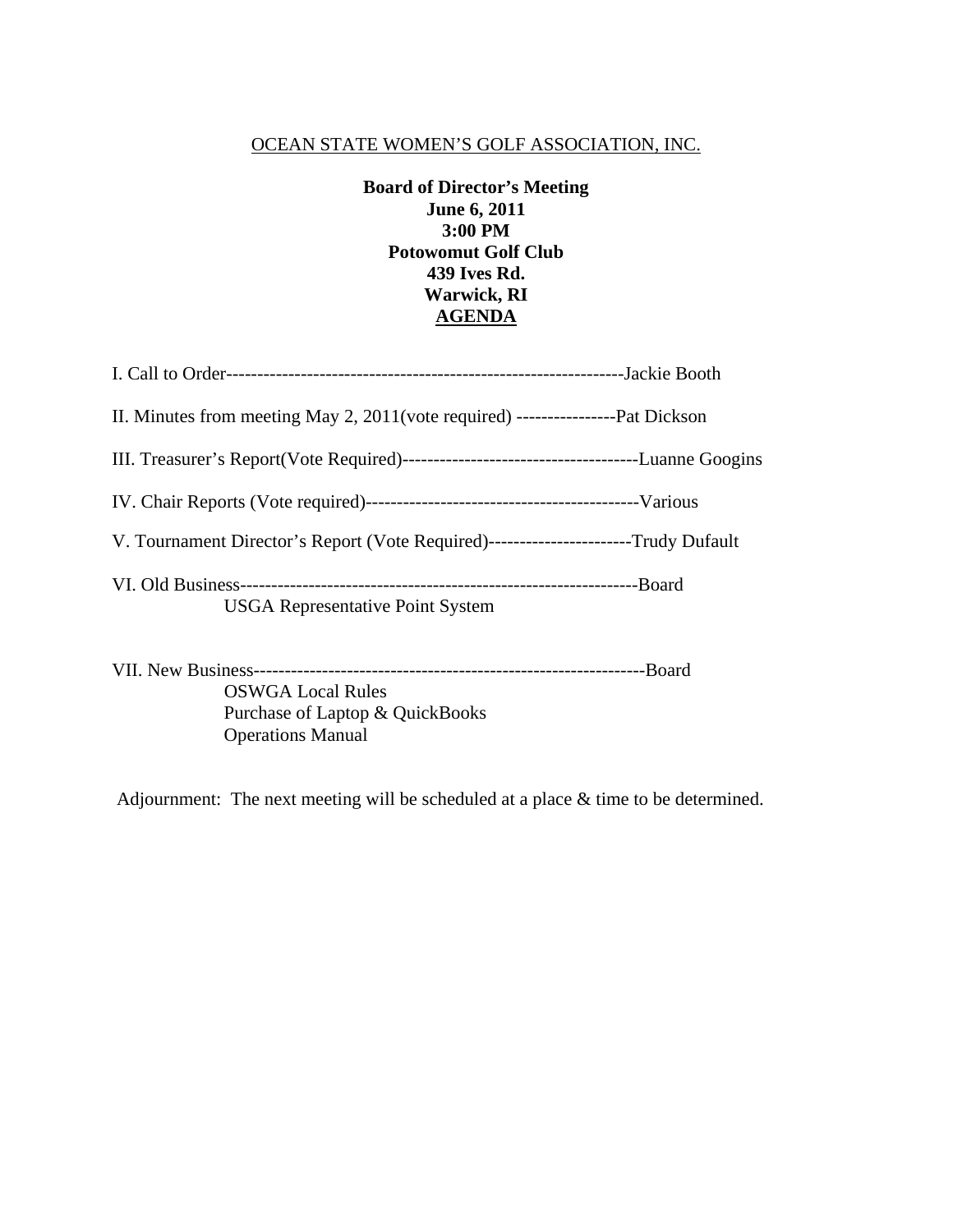**Board of Director's Meeting July 18, 2011 3:00 PM Crystal Lake Golf Club 100 Bronco Highway Mapleville, RI AGENDA**

| V. Tournament Director's Report (Vote Required)-------------------------Trudy Dufault |         |
|---------------------------------------------------------------------------------------|---------|
| <b>USGA Representative Point System Finalization</b>                                  | --Board |

| Amateur review                                   |  |
|--------------------------------------------------|--|
| Member info on posting scores, letter to members |  |
| <b>Upcoming Election</b>                         |  |

Adjournment: The next meeting will be scheduled at a place & time to be determined. Be advised Scholarship Chair-Vicki Johnson will have the floor after calling meeting to order.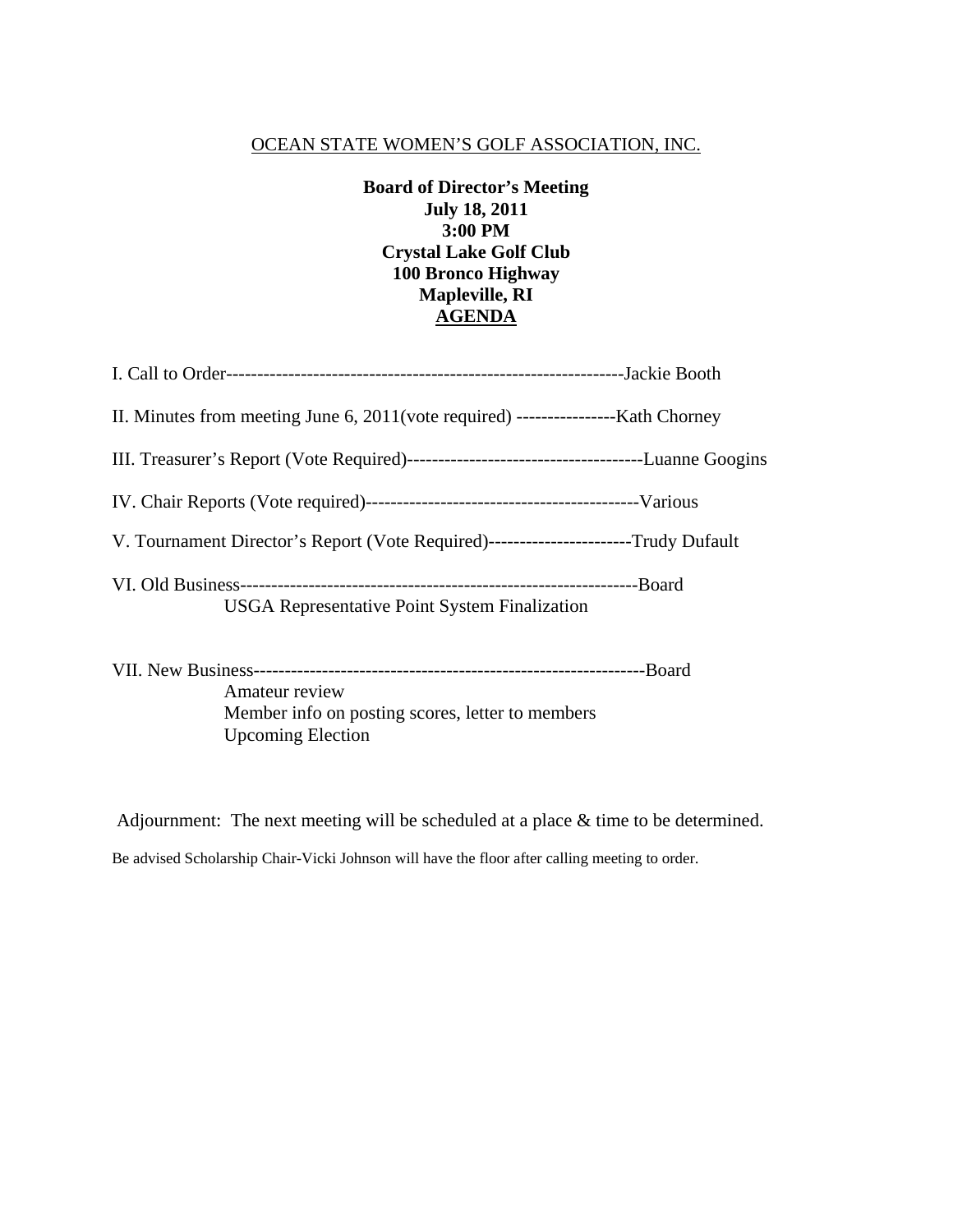**Board of Director's Meeting August 15, 2011 3:00 PM Green Valley Country Club Union St. Portsmouth, RI AGENDA**

| V. Tournament Director's Report (Vote Required)-------------------------Trudy Dufault |  |
|---------------------------------------------------------------------------------------|--|
| <b>USGA Representative Point System Finalization</b><br>Upcoming election/banquet     |  |
|                                                                                       |  |

 USGA State Team Representative notification-approval of travel funds Ryder Cup/tournaments with club affiliation stipulation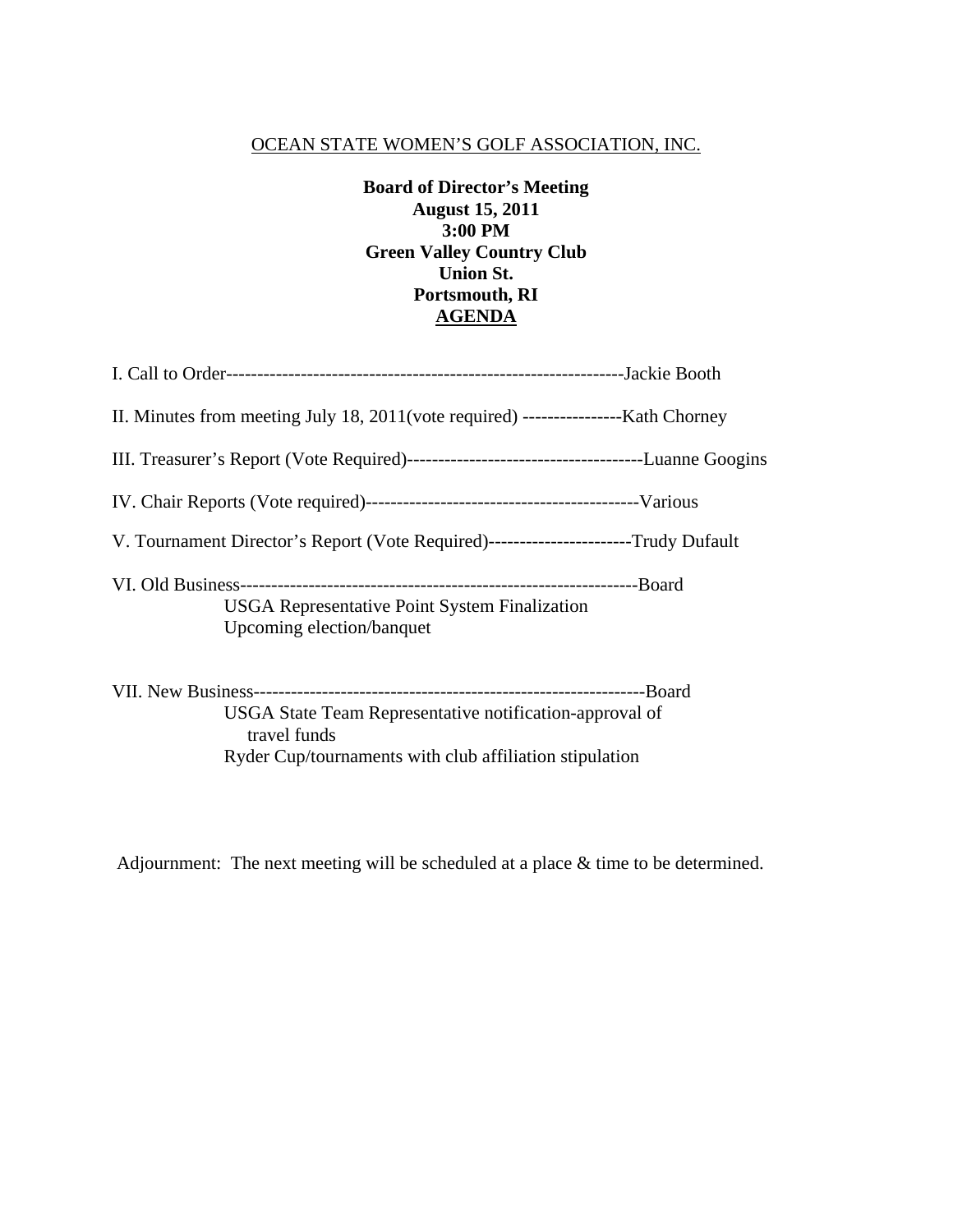**Board of Director's Meeting September 20, 2011 3:00 PM Alpine Country Club Pippin Orchard Rd Cranston, RI AGENDA**

| V. Tournament Director's Report (Vote Required)------------------------Trudy Dufault |  |
|--------------------------------------------------------------------------------------|--|
| Upcoming election/banquet                                                            |  |
|                                                                                      |  |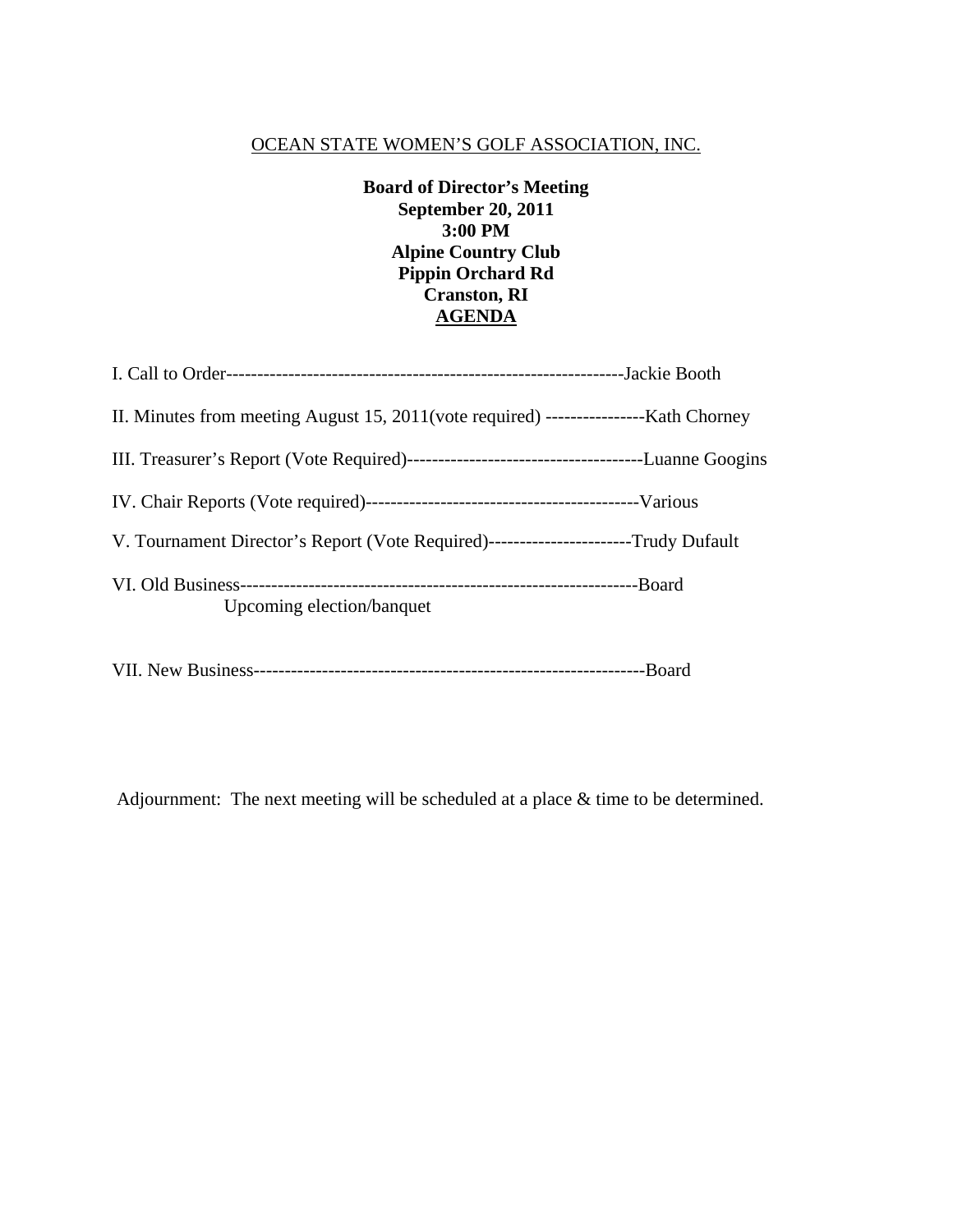## **Board of Director's Meeting October 25. 2011 5:00 PM GVCC UNION ST. PORTSMOUTH, RI**

# **AGENDA**

| V. Tournament Director's Report (Vote Required)-------------------------Trudy Dufault                                                                                                                                                                                                                                                                                                  |  |
|----------------------------------------------------------------------------------------------------------------------------------------------------------------------------------------------------------------------------------------------------------------------------------------------------------------------------------------------------------------------------------------|--|
|                                                                                                                                                                                                                                                                                                                                                                                        |  |
| <b>Election</b> details<br>Banquet order of business<br><b>Financials</b> for tables<br>Applications for tables<br>Dessert Raffle details<br>Email reminder to members re: banquet and raffle details<br>Tournament format suggestions<br>Tournament chair for next year-discussion<br>Discussion re Treasurer end of office next year<br>Schedule next year, first date, new courses? |  |
|                                                                                                                                                                                                                                                                                                                                                                                        |  |

Adjournment: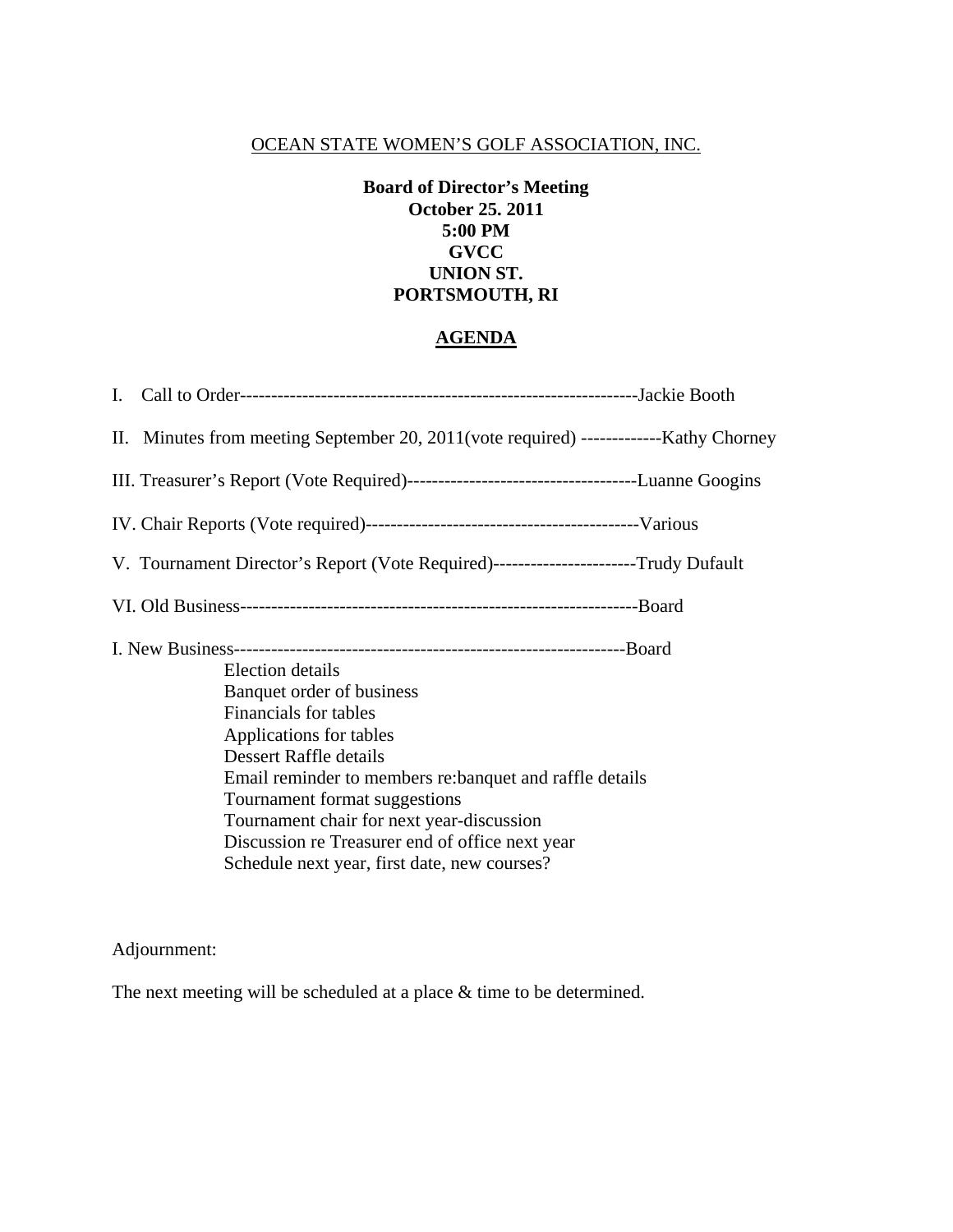**The Ocean State Women's Golf Association Sunday, November 6, 2011**

> ANNUAL BANQUET SCHEDULE OF EVENTS

*5:00 – 6:00* **COCKTAIL HOUR** *CHECK IN BE SURE TO GET YOUR AUCTION PADDLE! DRINKS FROM THE BAR*

### *6:00 – 6:45* **FAMILY STYLE SALAD COURSE**

*CALL TO ORDER WELCOME REMARKS – JACKIE BOOTH, PRESIDENT INTRODUCTION OF THE BOARD SHORT REMARKS BY CANDIDATES – LIZ DUGUAY and ERIN MERNICK VOTING BY INDIVIDUAL TABLES EXPLANATION OF DESSERT AUCTION RULES – PAT DICKSON*

#### *6:45 – 7:30* **FAMILY STYLE PASTA COURSE**

*INTRODUCTION OF COMMITTEE CHAIRS AND MEMBERS – TRUDY DUFAULT TOURNAMENT DIRECTORS'S REPORT – TRUDY DUFAULT DISTRIBUTION OF THANK YOU'S TO VOLUNTEERS* 

\*\*DESSERT RAFFLE CONDUCTED BY JACKIE BOOTH AND PAT DICKSON\*\*

### *7:30 – 8:00* **INDIVIDUAL ENTRÉE COURSE**

*ENJOY YOUR FOOD AND FRIENDS. ANNOUNCEMENT OF ELECTION RESULTS – JANINA MCCLOSKEY*

#### 8:00 – **COFFEE/TEA AND PLATING OF YOUR FABULOUS DESSERTS**

*ANY NEW BUSINESS CLOSING REMARKS – JACKIE BOOTH, PRESIDENT SEE YOU NEXT YEAR!*

\*\*Remember the Dessert Auction is a fundraiser for our scholarship fund. Sprinkled among the displayed local bakery and sweet shop cakes, pastries, cookies, pies, candies, and the fabulous Allie's Donut cake, (which I expect to receive heavy bidding) are some of the very personal and heartfelt thank you notes we have received from these special young women who have benefited from your generosity. So bring some cash (we will also take checks), strategize with your friends and don't worry if you can't eat it all! We will provide doggie bags and paper so you can share now or freeze for later.